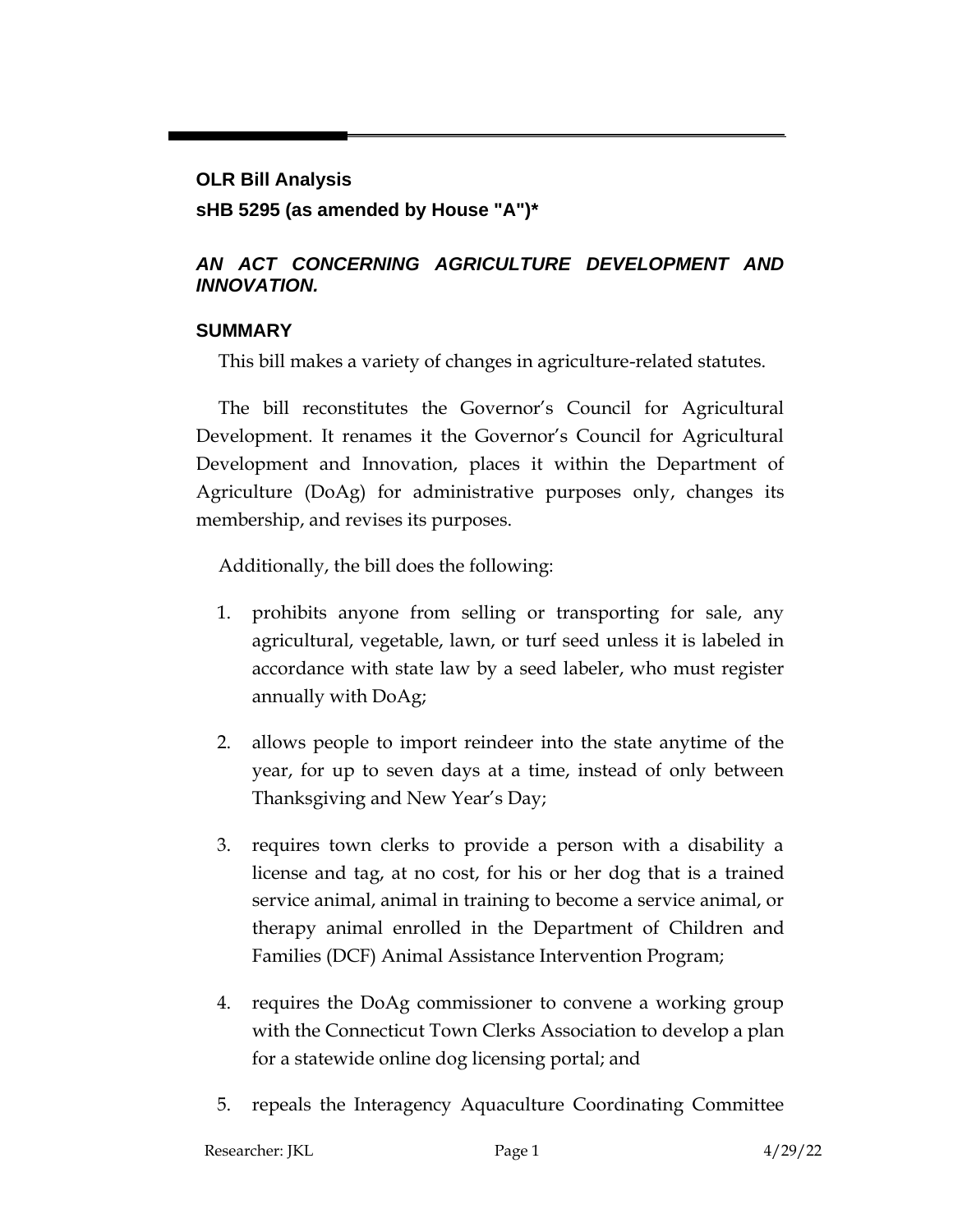and the Aquaculture Advisory Council.

Lastly, the bill makes other minor and technical changes.

\*House Amendment " $A$ " replaces the underlying bill with similar provisions. In doing so, it (1) reinstates qualifications for appointees to the governor's council and sets a three-year term limit for the appointees; (2) modifies the requirements for licensing dogs that are service animals, including by incorporating a federal definition and delaying the effective date; and (3) adds members to the dog licensing workgroup and requires them to meet within 30 days, instead of 90 days, after the bill's passage.

EFFECTIVE DATE: October 1, 2022, except the provisions (1) on seeds are effective July 1, 2022; (2) creating a dog licensing working group and repealing the aquaculture committee and council are effective upon passage; and (3) related to service animals are effective June 1, 2023.

# **§ 1 — AQUACULTURE INCLUDES LONGLINES**

The bill expands the definition of aquaculture to include longlines (long, heavy fishing lines, often with hooks). Thus, aquaculture operations may use longlines when rearing, cultivating, or harvesting aquatic plants or animals. By law, (1) they may already use other equipment (e.g., tanks, containers, nets) and (2) "agriculture" includes "aquaculture" for purposes of various DoAg statutes.

#### **§ 2 — COUNCIL FOR AGRICULTURAL DEVELOPMENT AND INNOVATION**

The bill renames the Governor's Council for Agricultural Development as the Governor's Council for Agricultural Development and Innovation, places it within DoAg for administrative purposes only, and revises its purposes.

Under current law, the council makes recommendations to DoAg on ways to increase the amount spent on CT-Grown products. The bill instead requires that the council's recommendations be about ways to increase agriculture in the state by developing innovative market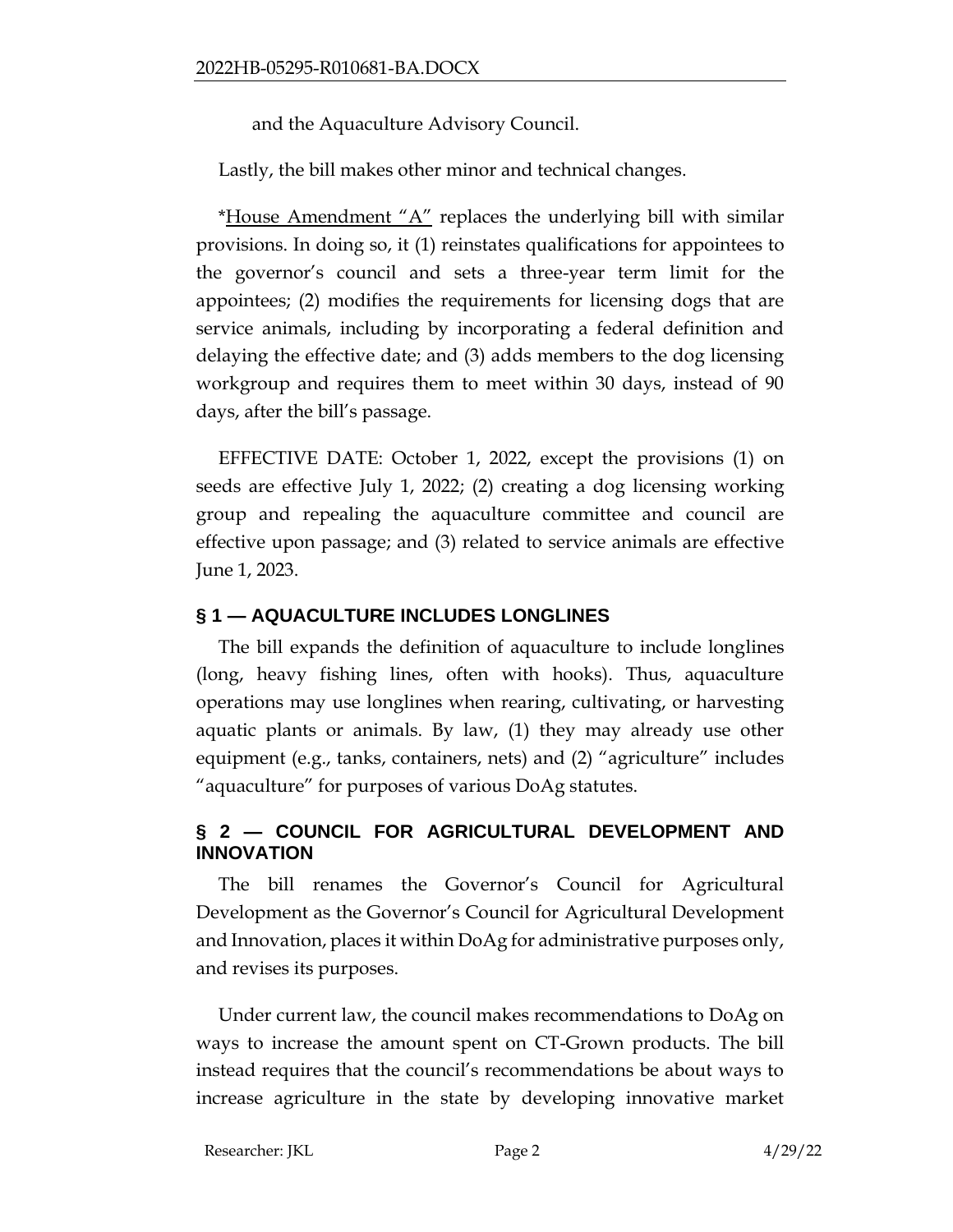opportunities (e.g., urban agriculture, controlled environment agriculture, adopting new technologies, diversifying products).

As under existing law, the council must meet at least quarterly. The bill also requires it to meet as often as the chairperson (i.e., the DoAg commissioner) deems necessary or whenever a membership quorum requests to meet. (A majority of members constitutes a quorum.)

### *Membership*

The bill changes the council's membership by (1) adding the Connecticut Agricultural Experiment Station (CAES) director or his designee as the 16<sup>th</sup> member and (2) replacing the Milk Promotion Board chairperson with the Farm Bureau's executive director or designee. It names the CAES director and UConn's College of Agriculture and Natural Resources dean (or their designees) co-vice-chairpersons.

Additionally, the bill modifies the specified qualifications for some of the gubernatorial and legislative appointees, as shown in Table 1. It also (1) requires that the applicable appointing authorities, rather than only the governor, fill vacancies and (2) sets a three-year term for appointed members.

| <b>Appointing Authority</b>           | <b>Qualifications Under</b><br><b>Current Law</b>         | <b>Qualifications Under</b><br>the Bill                                                                                                                                                                            |
|---------------------------------------|-----------------------------------------------------------|--------------------------------------------------------------------------------------------------------------------------------------------------------------------------------------------------------------------|
| Governor (6)                          | All must be actively engaged<br>in agriculture production | All must be actively engaged<br>in agriculture or aquaculture<br>production, with at least one<br>being socially<br>disadvantaged (as defined<br>by USDA) and at least one<br>engaged in aquaculture<br>production |
| House speaker (1)                     | Engaged in agricultural<br>processing                     | Engaged in urban<br>agricultural production                                                                                                                                                                        |
| Senate president pro<br>tempore $(1)$ | Engaged in agricultural<br>marketing                      | Engaged in agricultural<br>marketing                                                                                                                                                                               |
| House majority leader (1)             | Engaged in agricultural<br>sales                          | A new and beginning farmer<br>(as defined by USDA)                                                                                                                                                                 |
| Senate majority leader (1)            | From a trade association                                  | From a trade association                                                                                                                                                                                           |

**Table 1: Appointee Qualifications Under Current Law and the Bill**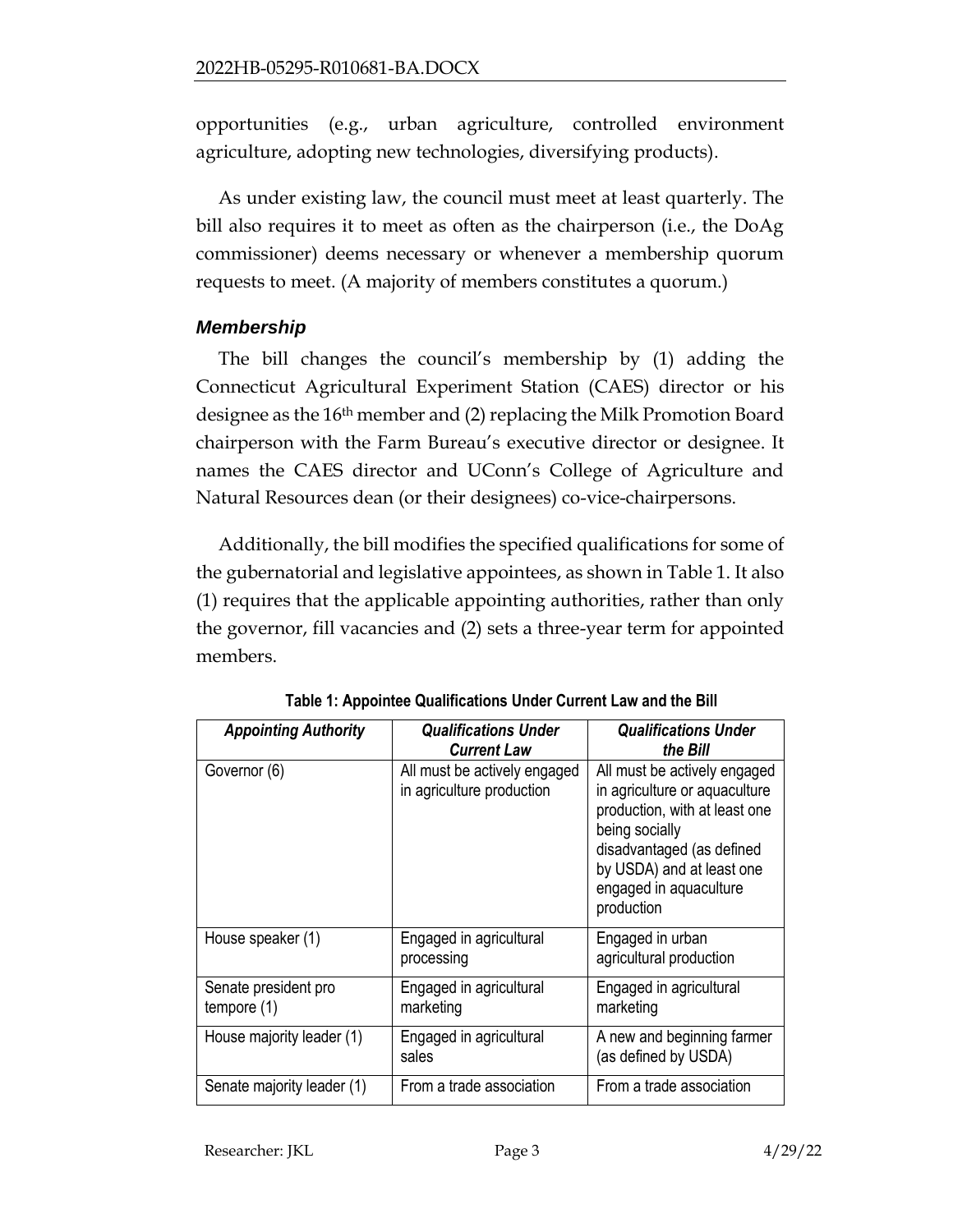| <b>Appointing Authority</b> | <b>Qualifications Under</b><br><b>Current Law</b> | <b>Qualifications Under</b><br>the Bill       |
|-----------------------------|---------------------------------------------------|-----------------------------------------------|
| House minority leader (1)   | From the green industry                           | From the green industry                       |
| Senate minority leader (1)  | Actively engaged in<br>agricultural education     | Actively engaged in<br>agricultural education |

#### **§ 3 — SEEDS AND SEED LABELERS**

The bill prohibits anyone from selling, or offering, exposing, or transporting for sale, any agricultural, vegetable, lawn, or turf seed unless it is labeled in accordance with state law by a registered seed labeler. (Existing law already prohibits the sale of unlabeled seeds, and exempts some seeds from the labeling requirements, in certain circumstances (CGS §§ 22-61d(a) & -61f).)

The bill requires seed labelers to register annually with the DoAg commissioner. It sets the registration fee at \$100 and specifies that registrations expire each March 31.

A violation of the above provisions is subject to a fine of \$100 for the first offense and \$200 for each subsequent offense (CGS § 22-61j). Among other enforcement provisions, existing law also allows seed control officers to issue "stop sale" orders for seeds that do not comply with the law's labeling and other requirements (CGS §§ 22-61g to -61i).

### **§ 4 — REINDEER IMPORTATION**

Existing law allows people to import reindeer into the state between Thanksgiving and New Year's Day. The bill additionally allows people to do so for up to seven days at a time anytime of the year. The importation must comply with state law requirements (e.g., reindeer identification, veterinary reports, health documentation for the originating herd).

### **§ 5 — LICENSES FOR SERVICE AND THERAPY ANIMALS**

Current law requires town clerks to provide a license and tag, at no cost, for any dog that (1) belongs to or is kept by a person who is blind, deaf, or mobility-impaired and (2) has been trained and educated to guide and assist the person with traveling on public streets. The bill instead requires town clerks to provide a person with a disability (i.e.,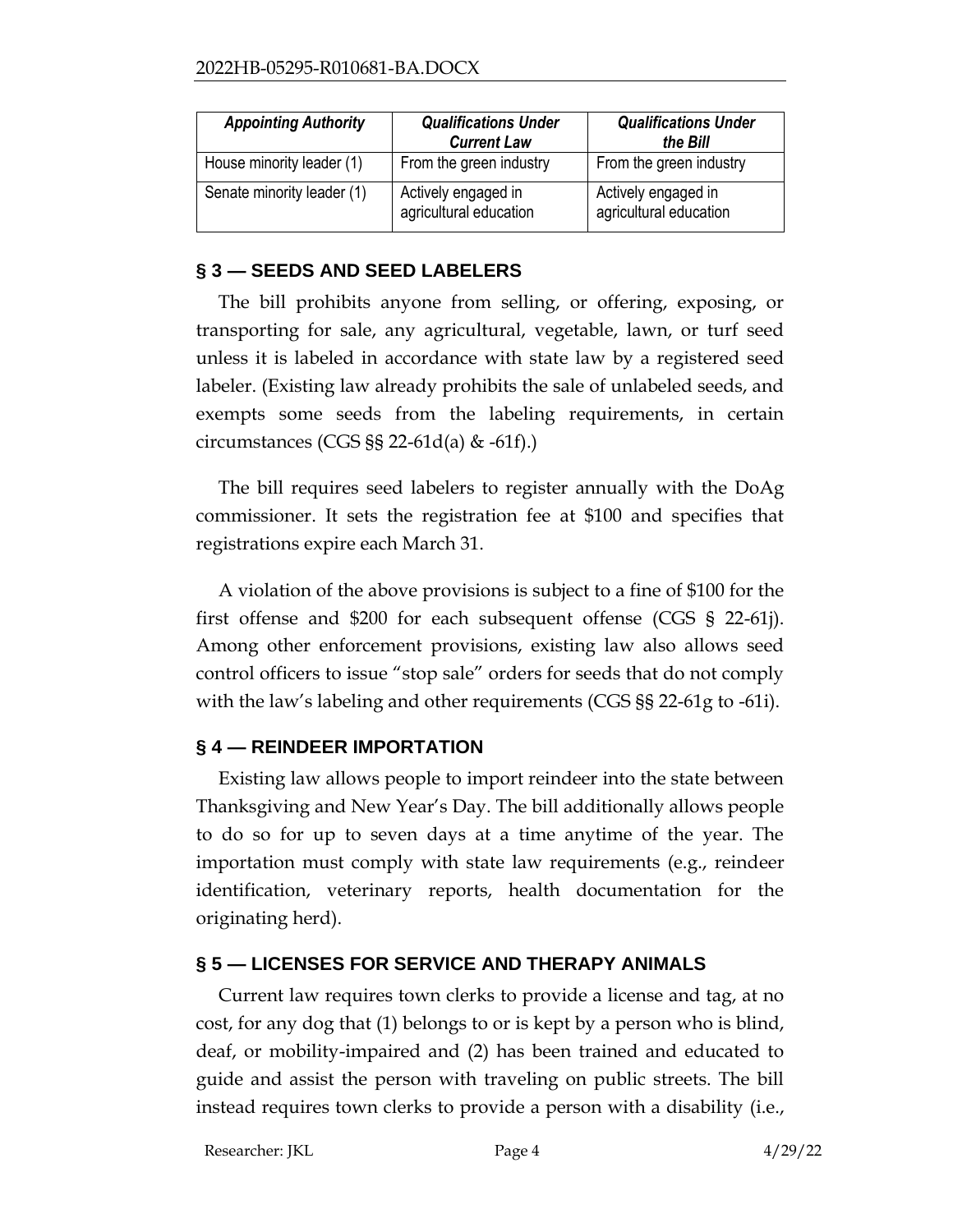an intellectual, physical, mental, or learning disability) a license and tag, at no cost, for his or her dog that is (1) a trained service animal, (2) animal in training to become a service animal, or (3) therapy animal enrolled in DCF's Animal Assistance Intervention Program.

Under DCF's program, a "therapy animal" is trained to provide comfort to individuals who (1) experienced mental, physical, or emotional trauma; (2) witnessed, or have been a victim of, an act of violence; or (3) have behavioral health care needs (CGS § 17a-22ee). The bill defines "service animal" as in federal law (i.e., a dog that is individually trained to do work or perform tasks to benefit a person with a disability) and includes a service animal in training.

Current law prohibits town clerks from licensing dogs in this manner, if they have not been licensed before, without written evidence that the dog is trained, educated, and intended to perform guide service for the applicant. The bill instead allows a town clerk, in cases where the dog has not been licensed before and it is not obvious that the dog is a service animal, to ask the applicant if the dog is a service animal needed due to a disability and what tasks it is trained to perform.

#### **§ 6 — DOG LICENSING WORKGROUP**

The bill requires the DoAg commissioner to convene a working group with the Connecticut Town Clerks Association ("association") to develop a plan for a statewide online dog licensing portal. The commissioner and association president, or their designees, must serve as the co-chairpersons and convene the first meeting within 30 days after the bill's passage.

The working group must include DoAg representatives, association members, a Connecticut Conference of Municipalities representative, a Council of Small Towns representative, and other people or organizations the co-chairpersons deem necessary.

Under the bill, the plan must provide for (1) pre-use testing of the portal by each category of intended users and (2) a statewide implementation date. The co-chairpersons must submit the plan and